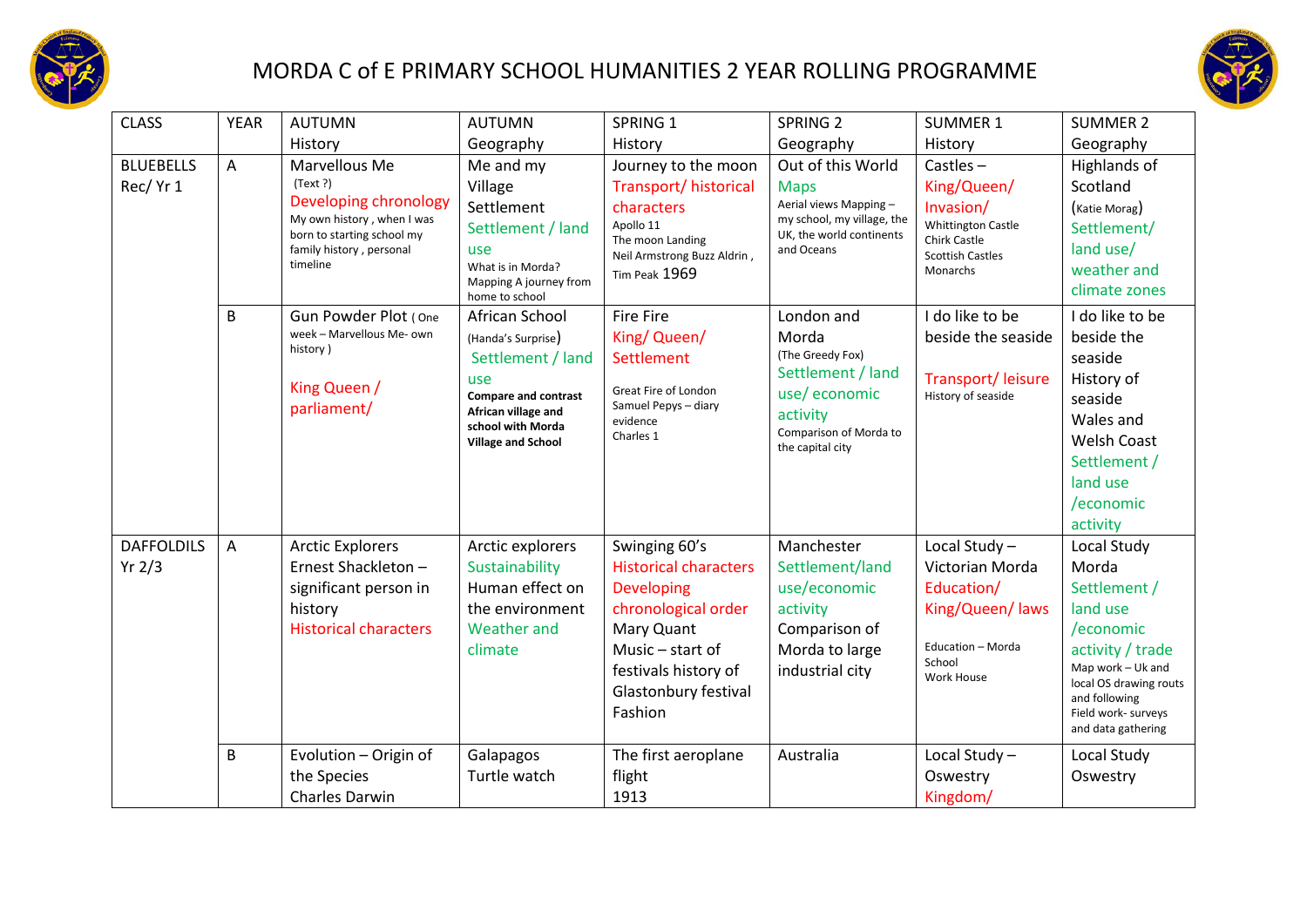



| <b>ROSES</b> |   | Significant local person                                                                                                                                                                                                                              | Climate change<br>and sustainability<br>Comparison of<br>location outside<br>of the UK<br>Rivers around the                                                             | Pre war social history<br>use of aircraft in<br>WW1<br><b>Significant historical</b><br>event<br>Developing<br>chronology                            | Comparison of<br>location outside of<br>the UK<br>Land use and<br>settlement                                                                  | conflict/<br>settlement<br>Hill Fort/ Offa's Dyke<br>The Saxons                                                                                                      | Settlement /<br>land use<br>/economic<br>activity / trade<br>Map work - Uk and<br>local OS drawing routs<br>and following<br>Field work- surveys<br>and data gathering                            |
|--------------|---|-------------------------------------------------------------------------------------------------------------------------------------------------------------------------------------------------------------------------------------------------------|-------------------------------------------------------------------------------------------------------------------------------------------------------------------------|------------------------------------------------------------------------------------------------------------------------------------------------------|-----------------------------------------------------------------------------------------------------------------------------------------------|----------------------------------------------------------------------------------------------------------------------------------------------------------------------|---------------------------------------------------------------------------------------------------------------------------------------------------------------------------------------------------|
| Yr $4/5$     | Α | Stone Age (to the<br>Egyptians)<br>Settlement/Agriculture<br>/religion/<br>How do we know?<br>Archaeology<br><b>Neolithic Hunters</b><br>Scara Brae Case study<br>Bronze age settlement/ religion<br>farming / technology<br>Bronze Age into Iron Age | World (Climate<br>Emergency)<br>Rivers/water<br>cycle/ climate<br>change<br><b>Distribution of Natural</b><br>resources<br>Pollution-/ global<br>warming<br>Water Cycle | Roman Empire<br>Empire/Conflict/<br>Democracy/religion<br>Ancient Roman<br>Society Democracy,<br>Army expansion and<br>invasion                      | Europe and the<br>Mediterranean<br>Settlement/land<br>use/ weather and<br>climate zones<br><b>Biomes and Vegetation</b><br>Land use/ Industry | Invasion (to the<br>Vikings)<br>Invasion,<br>Kingdom,<br>Settlement,<br>religion<br>Invasion of<br>Britain, struggle<br>for Kingdom,<br>Religious beliefs,<br>legacy | <b>UK City</b><br>Liverpool<br>Settlement /<br>land use<br>/economic<br>activity / trade<br>Comparison with<br>Morda / Oswestry<br>Physical geography<br>Settlement<br>Industry<br>Tourism impact |
|              | B | <b>Ancient Egyptians</b><br>comparison to<br>Stone/ Bronze Age)<br>Archaeology<br>Settlement/religion/<br>Empire / Kingdom<br>Egyptian society, the<br>Pharaohs, farming,                                                                             | <b>River Nile</b><br>Rivers/water<br>cycle/ climate<br>change<br>Importance of<br>Nile<br>Nile Delta<br>Flooding and<br>farming                                         | Roman Invasion of<br><b>Britain</b><br>Invasion/Empire/<br>Conflict/legacy<br>Julius Caesar's<br>invasion<br>Roman Army<br><b>Boudicca Rebellion</b> | North America<br>Settlement/land<br>use/ weather and<br>climate zones<br><b>Biomes</b> and<br>Vegetation<br>Land use and<br>Industry          | <b>Vikings</b><br>(comparison to<br>Saxons)<br>Raid, Invasion,<br>Settlement., law,<br>kingdom, legacy<br>Viking raids                                               | <b>UK Contrasting</b><br>Location $-$<br>Llandudno<br>Settlement /<br>land use<br>/economic<br>activity / trade<br>Physical<br>geography (<br>coastal erosion)<br>Settlement                      |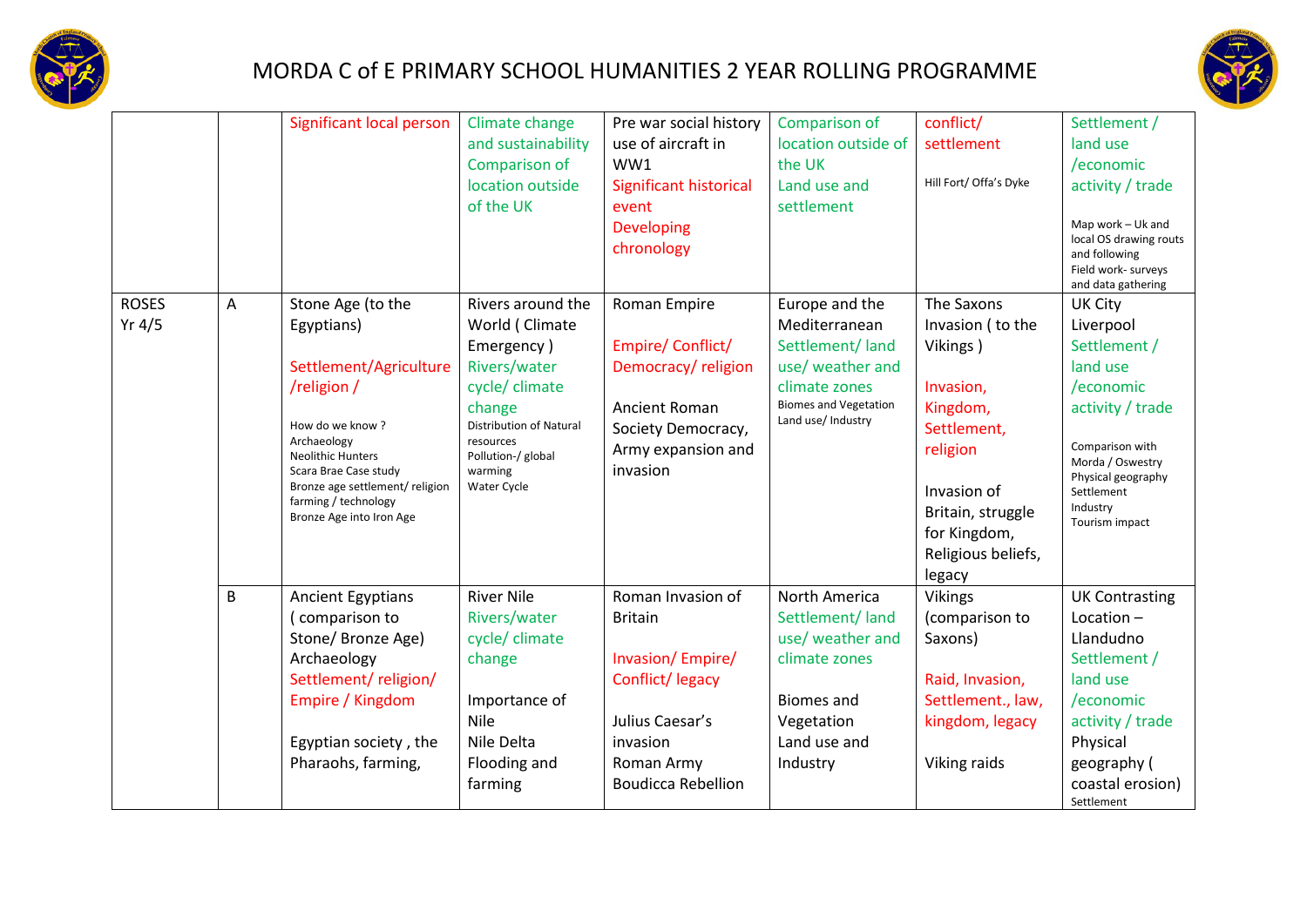



|                              |   | building of Pyramids,<br>religious beliefs                                                                                                                                                                                               | Settlement<br>Pollution impact                                                                                                                                                                                  | Claudius Invasion<br>Settlement-<br>Wroxeter                                                                                                                          |                                                                                                                                                                                                                       | <b>Viking Invasion</b><br>King Guthrum<br>Settlement and<br>the Danelaw<br>King Alfred the<br>Great<br>Trade<br>Legacy in Britain                                                                                                                   | Industry<br>Tourism impact                                                                                                                                                                            |
|------------------------------|---|------------------------------------------------------------------------------------------------------------------------------------------------------------------------------------------------------------------------------------------|-----------------------------------------------------------------------------------------------------------------------------------------------------------------------------------------------------------------|-----------------------------------------------------------------------------------------------------------------------------------------------------------------------|-----------------------------------------------------------------------------------------------------------------------------------------------------------------------------------------------------------------------|-----------------------------------------------------------------------------------------------------------------------------------------------------------------------------------------------------------------------------------------------------|-------------------------------------------------------------------------------------------------------------------------------------------------------------------------------------------------------|
| <b>SHAMROCKS</b><br>Yr $5/6$ |   | Ancient Islamic Society<br>Religion/Education/<br>Laws / technology /<br>trade/Nation/<br>Agriculture<br>Bagdad and the<br>Golden Age of Islam<br>House of Wisdom<br>Impact on the world-<br>education,<br>mathematics,<br>astronomy art | India<br>None European<br>Comparison to<br>the UK<br>Settlement/land<br>use/ weather and<br>climate zones<br><b>Biomes</b> and<br>Vegetation belts,<br>Land use and<br>Industry,<br>population South<br>America | Local Study<br>Shrewsbury<br>Tudor/ Elizabethan<br>Nation/Law/<br>Kingdom/education/<br>trade /health/<br>religion<br>Elizabethan buildings<br>/ settlement<br>Castle | Mountains of the<br>World (Climate<br>emergency)<br>Mountains/<br>Climate zones<br>How mountains<br>are formed<br>Mountains around<br>the world<br><b>Mountain biomes</b><br>Human<br>interaction<br>Impact of humans | <b>Turning Points</b><br>since 1066<br>Conflict/<br>law/democracy /<br>sacrifice<br>Women at the hustings<br>through the 17th and<br>18th centuries.<br>The growth of the<br>suffrage movement in<br>the 19th century                               | Energy and the<br>Environment<br>(Climate<br>Emergency)<br>Climate change/<br>natural<br>resources<br>Where does our<br>energy come from?<br>Carbon footprint<br>Conservation of<br>natural resources |
|                              | B | <b>Ancient Greek Society</b><br>Religion/ conflict<br>/education/Laws/<br>technology/legacy/<br>trade/Nation<br>Impact on the world-<br>education,<br>mathematics,<br>astronomy art                                                      | CLASS 4<br>A (Brazil)<br>Comparison with<br>Uk<br>Population,<br>biomes, industry<br>Disappearing<br>Rainforests (<br>climate<br>emergency)                                                                     | Local study-<br>Victorian Morda<br>Kingdom/Nation/<br>Trade/Industry/<br>health<br><b>Coal Mining</b><br>Railways<br>Poverty and Wealth                               | Volcanoes and<br><b>Earth Quakes</b><br>Volcanoes and<br>Earthquakes<br>What causes<br>volcanoes to erupt<br>and earthquakes<br>Where are the<br>world's fault lines<br>Living in areas<br>with Volcanic              | World War 2<br>Significant events-<br><b>Turning Point</b><br>since 1066<br>Conflict/Nation/<br>Invasion/Treaty/<br>Causes of the war<br><b>Battle of Britain</b><br>The Blitz<br>Evacuation<br>The Home front<br>Women's role in the war<br>legacy | Global Trade (<br>Climate<br>Emergency)<br>Climate change/<br>natural<br>resources<br>What is global trade?<br>Food and trade. UK<br>exports.<br>Fair trade                                           |